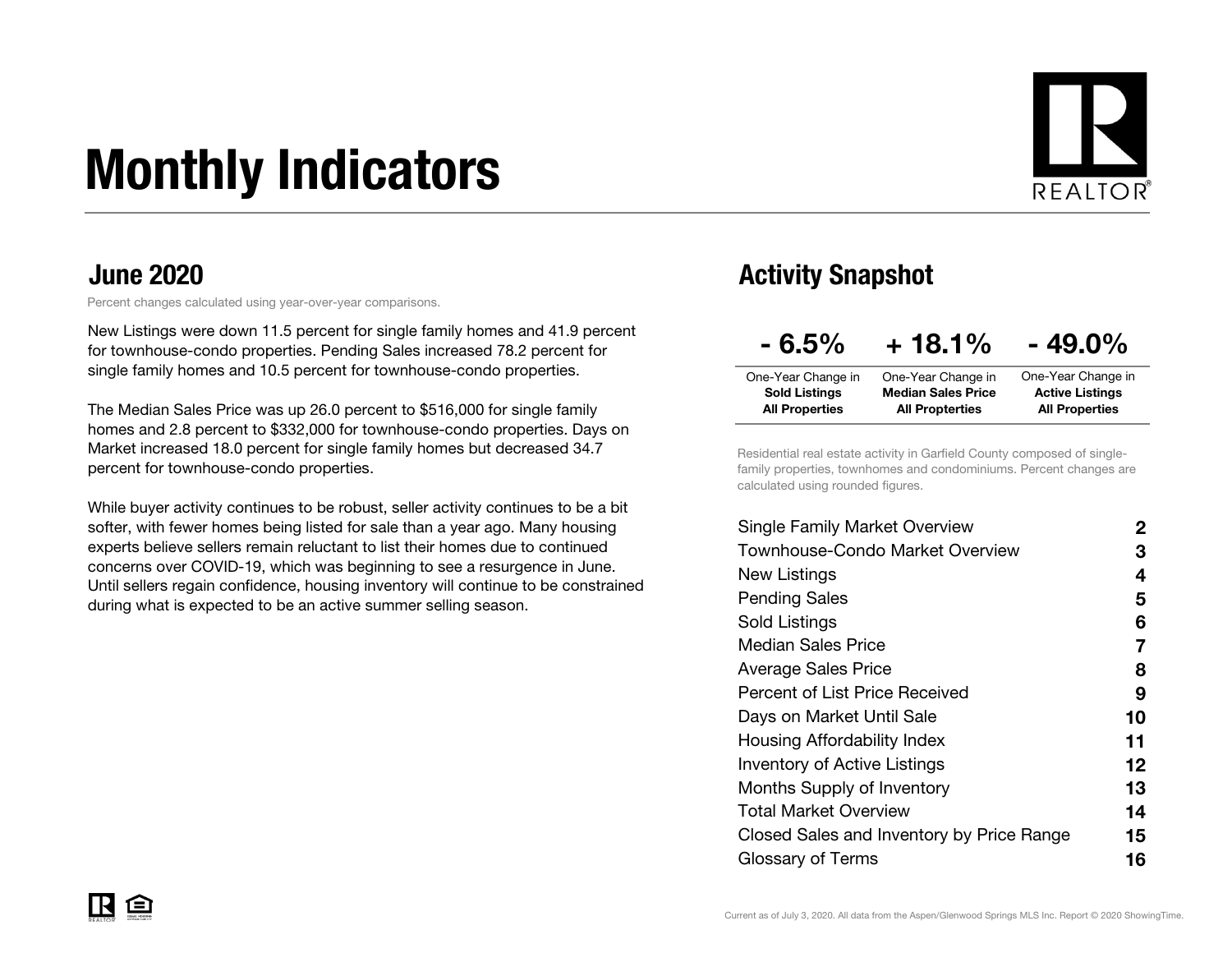# Single Family Market Overview

Key metrics by report month and for year-to-date (YTD) starting from the first of the year.



| <b>Key Metrics</b>                 | <b>Historical Sparkbars</b>                                        | 6-2019    | 6-2020    | Percent Change | <b>YTD 2019</b> | <b>YTD 2020</b> | Percent Change |
|------------------------------------|--------------------------------------------------------------------|-----------|-----------|----------------|-----------------|-----------------|----------------|
| <b>New Listings</b>                | 11-2019<br>7-2018<br>11-2018<br>3-2019<br>7-2019<br>3-2020         | 148       | 131       | $-11.5%$       | 621             | 518             | $-16.6%$       |
| <b>Pending Sales</b>               | 7-2018<br>11-2018<br>$3 - 2019$<br>11-2019<br>$3 - 2020$<br>7.2010 | 78        | 139       | $+78.2%$       | 429             | 455             | $+6.1%$        |
| <b>Sold Listings</b>               | 7-2018<br>11-2018<br>3-2019<br>7-2019<br>11-2019<br>3-2020         | 90        | 89        | $-1.1%$        | 380             | 348             | $-8.4%$        |
| <b>Median Sales Price</b>          | 7-2018<br>11-2018<br>3-2019<br>7-2019<br>11-2019                   | \$409,500 | \$516,000 | $+26.0%$       | \$416,250       | \$458,750       | $+10.2%$       |
| <b>Avg. Sales Price</b>            | 7-2018<br>11-2018<br>3-2019<br>7-2019<br>11-2019<br>3-2020         | \$501,982 | \$639,491 | $+27.4%$       | \$512,653       | \$583,951       | $+13.9%$       |
| <b>Pct. of List Price Received</b> | 7-2018<br>3-2019<br>11-2018<br>7-2019<br>11-2019<br>$3 - 2020$     | 98.2%     | 97.7%     | $-0.5%$        | 97.9%           | 97.5%           | $-0.4%$        |
| <b>Days on Market</b>              | 7-2018<br>11-2018<br>3-2019<br>7-2019<br>11-2019<br>3-2020         | 61        | 72        | $+18.0%$       | 82              | 85              | $+3.7%$        |
| <b>Affordability Index</b>         | 7-2018<br>11-2018<br>3-2019<br>7-2019<br>11-2019<br>3-2020         | 86        | 75        | $-12.8%$       | 84              | 85              | $+1.2%$        |
| <b>Active Listings</b>             | 7-2018<br>3-2019<br>11-2019<br>3-2020<br>11-2018<br>7-2019         | 400       | 192       | $-52.0%$       |                 |                 |                |
| <b>Months Supply</b>               | 7-2018<br>11-2019<br>3-2020<br>11-2018<br>3-2019<br>7-2019         | 5.7       | 2.9       | $-49.1%$       |                 |                 |                |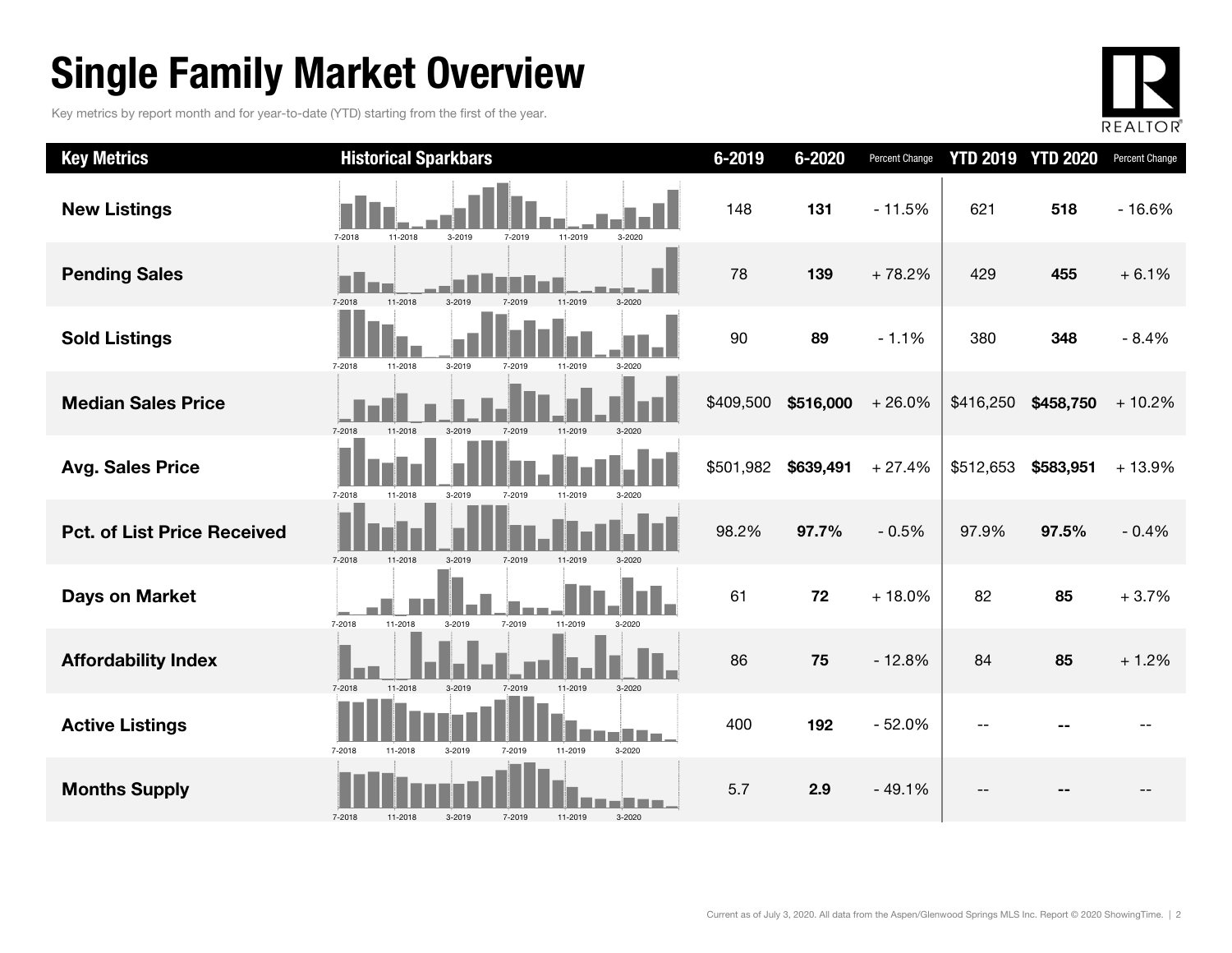# Townhouse-Condo Market Overview

Key metrics by report month and for year-to-date (YTD) starting from the first of the year.



| <b>Key Metrics</b>                 | <b>Historical Sparkbars</b>                                        | 6-2019    | 6-2020    | Percent Change | <b>YTD 2019</b> | <b>YTD 2020</b> | Percent Change |
|------------------------------------|--------------------------------------------------------------------|-----------|-----------|----------------|-----------------|-----------------|----------------|
| <b>New Listings</b>                | 7-2018<br>11-2018<br>3-2019<br>7-2019<br>11-2019<br>3-2020         | 62        | 36        | $-41.9%$       | 256             | 181             | $-29.3%$       |
| <b>Pending Sales</b>               | 7-2018<br>11-2019<br>$3 - 2020$<br>11-2018<br>$3 - 2019$           | 38        | 42        | $+10.5%$       | 190             | 149             | $-21.6%$       |
| <b>Sold Listings</b>               | 7-2018<br>11-2018<br>3-2019<br>7-2019<br>11-2019<br>$3 - 2020$     | 34        | 27        | $-20.6%$       | 161             | 117             | $-27.3%$       |
| <b>Median Sales Price</b>          | 7-2018<br>11-2018<br>3-2019<br>7-2019<br>11-2019                   | \$323,000 | \$332,000 | $+2.8%$        | \$300,000       | \$315,000       | $+5.0%$        |
| <b>Avg. Sales Price</b>            | 7-2018<br>11-2018<br>3-2019<br>7-2019<br>11-2019<br>3-2020         | \$368,553 | \$379,491 | $+3.0%$        | \$331,257       | \$357,469       | $+7.9%$        |
| <b>Pct. of List Price Received</b> | 7-2018<br>11-2018<br>3-2019<br>3-2020<br>7-2019<br>11-2019         | 99.3%     | 97.9%     | $-1.4%$        | 98.6%           | 98.4%           | $-0.2%$        |
| <b>Days on Market</b>              | 7-2018<br>3-2019<br>7-2019<br>11-2019<br>11-2018<br>3-2020         | 75        | 49        | $-34.7%$       | 78              | 69              | $-11.5%$       |
| <b>Affordability Index</b>         | 7-2018<br>7-2019<br>11-2019<br>$3 - 2020$<br>11-2018<br>$3 - 2019$ | 109       | 117       | $+7.3%$        | 117             | 123             | $+5.1%$        |
| <b>Active Listings</b>             | 11-2019<br>7-2018<br>11-2018<br>3-2019<br>7-2019<br>3-2020         | 112       | 69        | $-38.4%$       |                 |                 |                |
| <b>Months Supply</b>               | 7-2018<br>11-2018<br>11-2019<br>3-2020<br>3-2019<br>7-2019         | 4.2       | 2.7       | $-35.7%$       |                 |                 |                |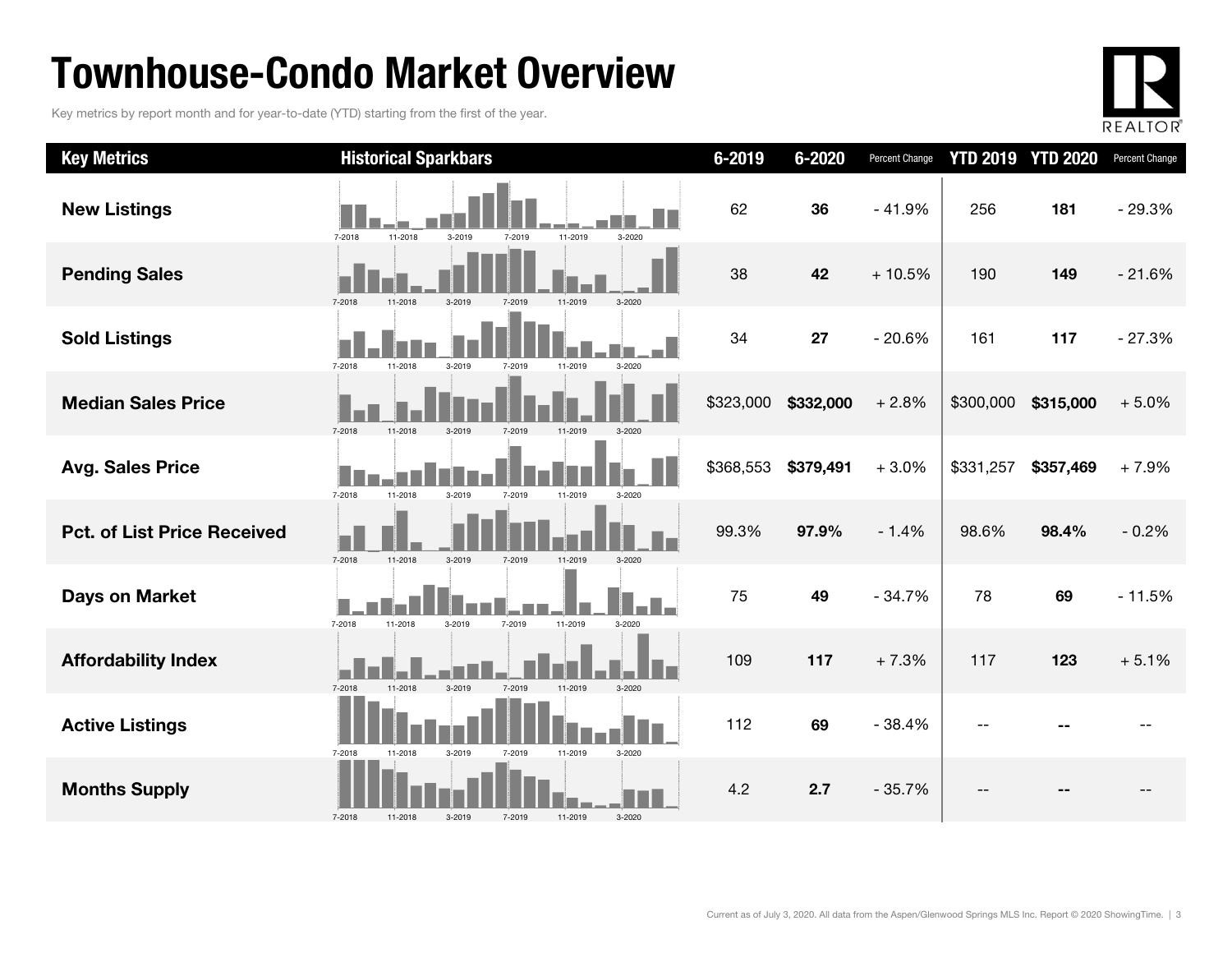# New Listings







| <b>New Listings</b> | Single<br>Family | <b>Percent Change</b><br>from Previous<br>Year | Townhouse-<br>Condo | <b>Percent Change</b><br>from Previous<br>Year |
|---------------------|------------------|------------------------------------------------|---------------------|------------------------------------------------|
| Jul-2019.           | 116              | $+18.4%$                                       | 45                  | $+9.8%$                                        |
| Aug-2019            | 104              | $-11.1%$                                       | 47                  | $+14.6%$                                       |
| Sep-2019            | 66               | $-35.3%$                                       | 23                  | $-17.9%$                                       |
| Oct-2019            | 62               | $-31.1%$                                       | 22                  | $0.0\%$                                        |
| Nov-2019            | 43               | $-18.9%$                                       | 23                  | $-8.0\%$                                       |
| Dec-2019            | 48               | $+11.6%$                                       | 20                  | $+25.0%$                                       |
| Jan-2020            | 73               | $+23.7%$                                       | 26                  | $-7.1\%$                                       |
| Feb-2020            | 60               | $-15.5%$                                       | 31                  | $-3.1\%$                                       |
| Mar-2020            | 89               | $+2.3\%$                                       | 31                  | $-6.1\%$                                       |
| Apr-2020            | 66               | $-44.5%$                                       | 20                  | $-59.2%$                                       |
| May-2020            | 99               | $-27.7%$                                       | 37                  | $-28.8%$                                       |
| Jun-2020            | 131              | $-11.5%$                                       | 36                  | $-41.9%$                                       |

### Historical New Listings by Month

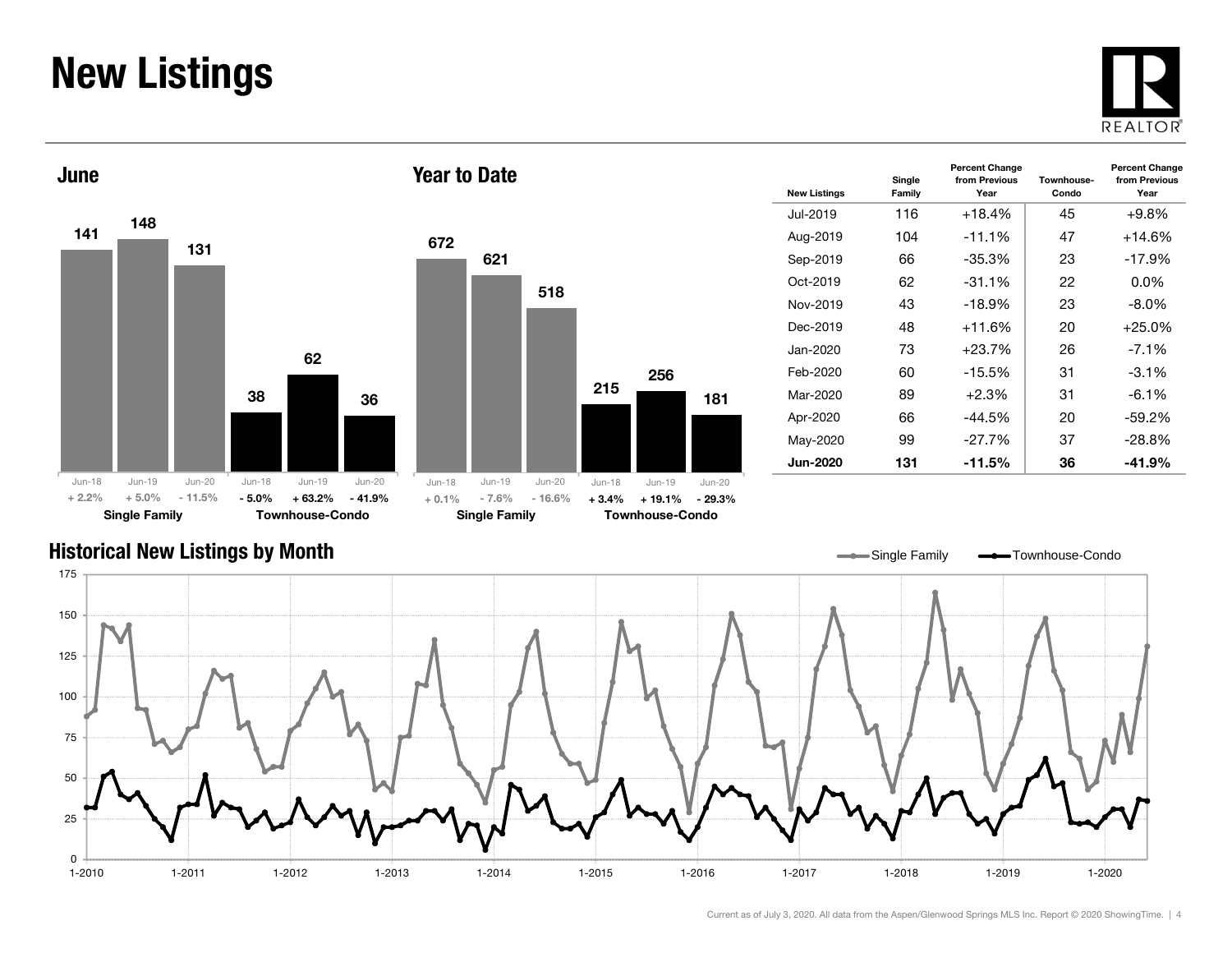### Pending Sales







| <b>Pending Sales</b> | Single<br>Family | <b>Percent Change</b><br>from Previous<br>Year | Townhouse-<br>Condo | <b>Percent Change</b><br>from Previous<br>Year |
|----------------------|------------------|------------------------------------------------|---------------------|------------------------------------------------|
| Jul-2019             | 78               | $-2.5%$                                        | 41                  | $+70.8%$                                       |
| Aug-2019             | 81               | $-8.0\%$                                       | 40                  | $+25.0%$                                       |
| Sep-2019             | 69               | $+3.0%$                                        | 16                  | $-42.9%$                                       |
| Oct-2019             | 77               | $+20.3%$                                       | 28                  | $+21.7%$                                       |
| Nov-2019             | 49               | $+25.6%$                                       | 24                  | $-7.7\%$                                       |
| Dec-2019             | 49               | $+16.7%$                                       | 19                  | $+5.6\%$                                       |
| Jan-2020             | 58               | $+9.4%$                                        | 25                  | $+56.3%$                                       |
| Feb-2020             | 54               | $-8.5%$                                        | 15                  | $-46.4%$                                       |
| Mar-2020             | 56               | $-22.2\%$                                      | 15                  | -51.6%                                         |
| Apr-2020             | 52               | $-36.6\%$                                      | 17                  | $-56.4%$                                       |
| May-2020             | 96               | $+12.9%$                                       | 35                  | -7.9%                                          |
| <b>Jun-2020</b>      | 139              | +78.2%                                         | 42                  | +10.5%                                         |

Single Family **-**Townhouse-Condo

#### Historical Pending Sales by Month

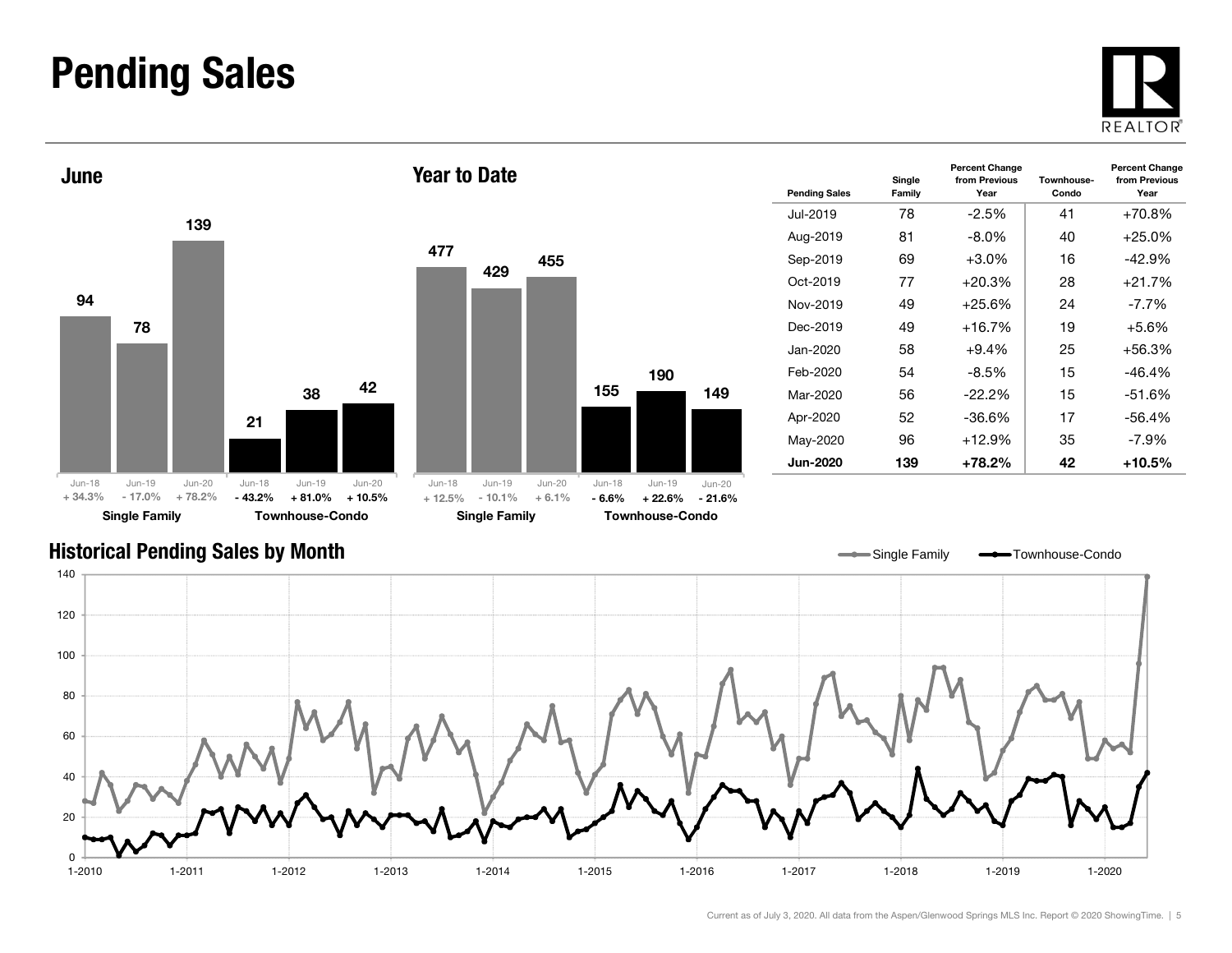# Sold Listings





| <b>Sold Listings</b> | Single<br>Family | <b>Percent Change</b><br>from Previous<br>Year | Townhouse-<br>Condo | <b>Percent Change</b><br>from Previous<br>Year |
|----------------------|------------------|------------------------------------------------|---------------------|------------------------------------------------|
| Jul-2019             | 70               | $-27.8%$                                       | 45                  | $+80.0%$                                       |
| Aug-2019             | 82               | $-17.2%$                                       | 38                  | $+22.6%$                                       |
| Sep-2019             | 71               | $-12.3\%$                                      | 36                  | $+89.5%$                                       |
| $Oct-2019$           | 84               | $+9.1%$                                        | 31                  | $-3.1\%$                                       |
| Nov-2019             | 62               | $0.0\%$                                        | 20                  | $-16.7%$                                       |
| Dec-2019             | 68               | $+36.0\%$                                      | 24                  | $-4.0\%$                                       |
| Jan-2020             | 39               | $+11.4%$                                       | 16                  | $-30.4%$                                       |
| Feb-2020             | 45               | $+18.4%$                                       | 22                  | +69.2%                                         |
| Mar-2020             | 63               | $+8.6%$                                        | 20                  | -28.6%                                         |
| Apr-2020             | 64               | -3.0%                                          | 14                  | $-44.0\%$                                      |
| May-2020             | 48               | -48.4%                                         | 18                  | $-52.6%$                                       |
| <b>Jun-2020</b>      | 89               | $-1.1\%$                                       | 27                  | -20.6%                                         |

### Historical Sold Listings by Month

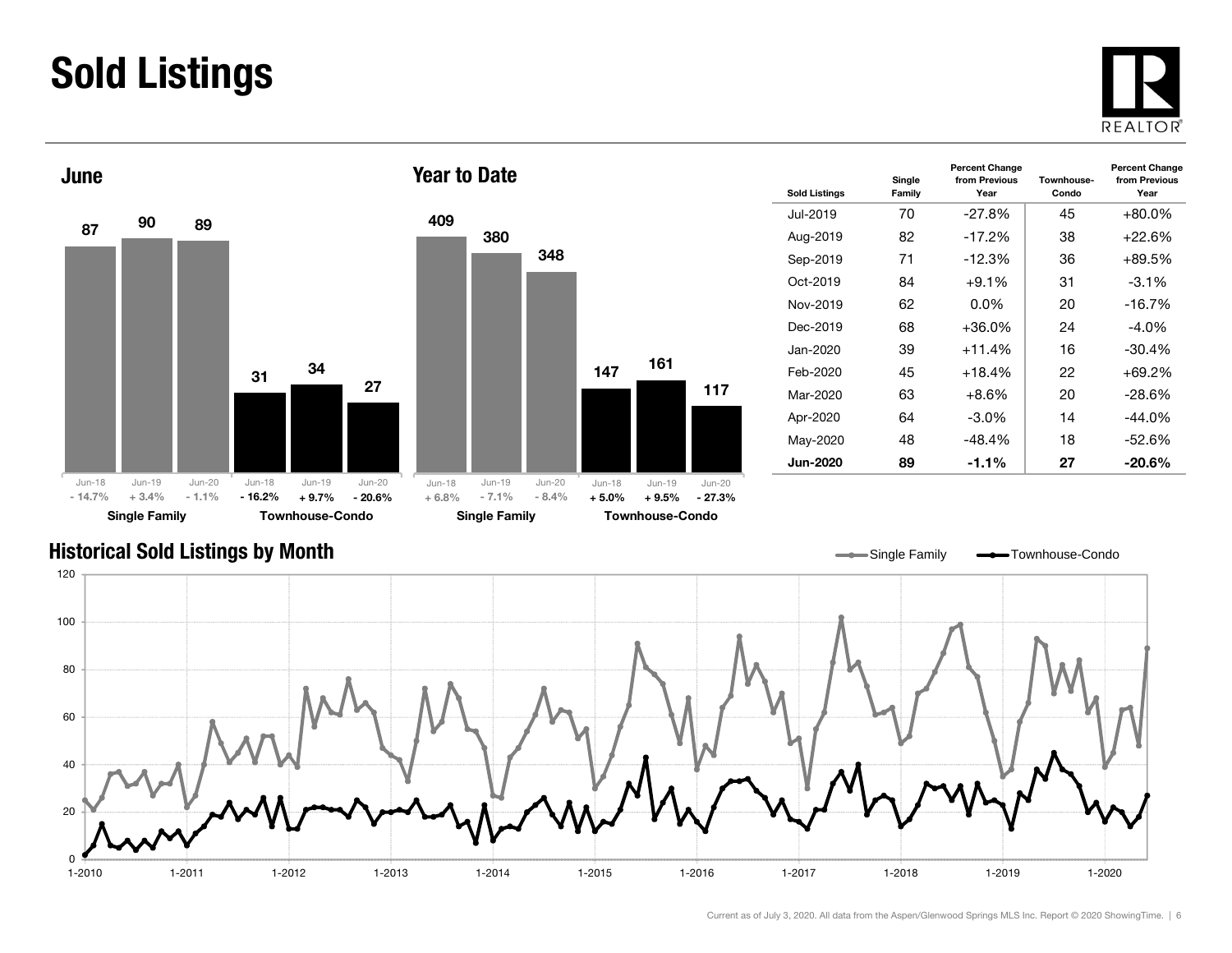### Median Sales Price





| <b>Median Sales</b><br>Price | Single<br>Family | <b>Percent Change</b><br>from Previous<br>Year | Townhouse-<br>Condo | <b>Percent Change</b><br>from Previous<br>Year |
|------------------------------|------------------|------------------------------------------------|---------------------|------------------------------------------------|
| Jul-2019                     | \$491,100        | $+30.4%$                                       | \$350,000           | $+15.3%$                                       |
| Aug-2019                     | \$466,500        | $+6.1%$                                        | \$302,000           | $+14.0\%$                                      |
| Sep-2019                     | \$455,000        | $+8.3%$                                        | \$277,500           | -0.9%                                          |
| $Oct-2019$                   | \$386,500        | $-13.1\%$                                      | \$312,000           | $+30.5%$                                       |
| Nov-2019                     | \$441,500        | $-4.0%$                                        | \$295,700           | $+3.4%$                                        |
| Dec-2019                     | \$477,500        | $+37.6%$                                       | \$252,000           | -4.9%                                          |
| Jan-2020                     | \$389,900        | -8.3%                                          | \$337,450           | $+4.5%$                                        |
| Feb-2020                     | \$450,000        | $+20.5%$                                       | \$303,500           | $-2.1%$                                        |
| Mar-2020                     | \$515,000        | $+17.0\%$                                      | \$331,000           | $+10.9%$                                       |
| Apr-2020                     | \$434,000        | $+15.0%$                                       | \$241,500           | $-17.6%$                                       |
| May-2020                     | \$447,500        | $+0.6%$                                        | \$304,500           | $+7.4%$                                        |
| <b>Jun-2020</b>              | \$516,000        | $+26.0\%$                                      | \$332,000           | $+2.8%$                                        |

Single Family  $\longrightarrow$ Townhouse-Condo

### Historical Median Sales Price by Month

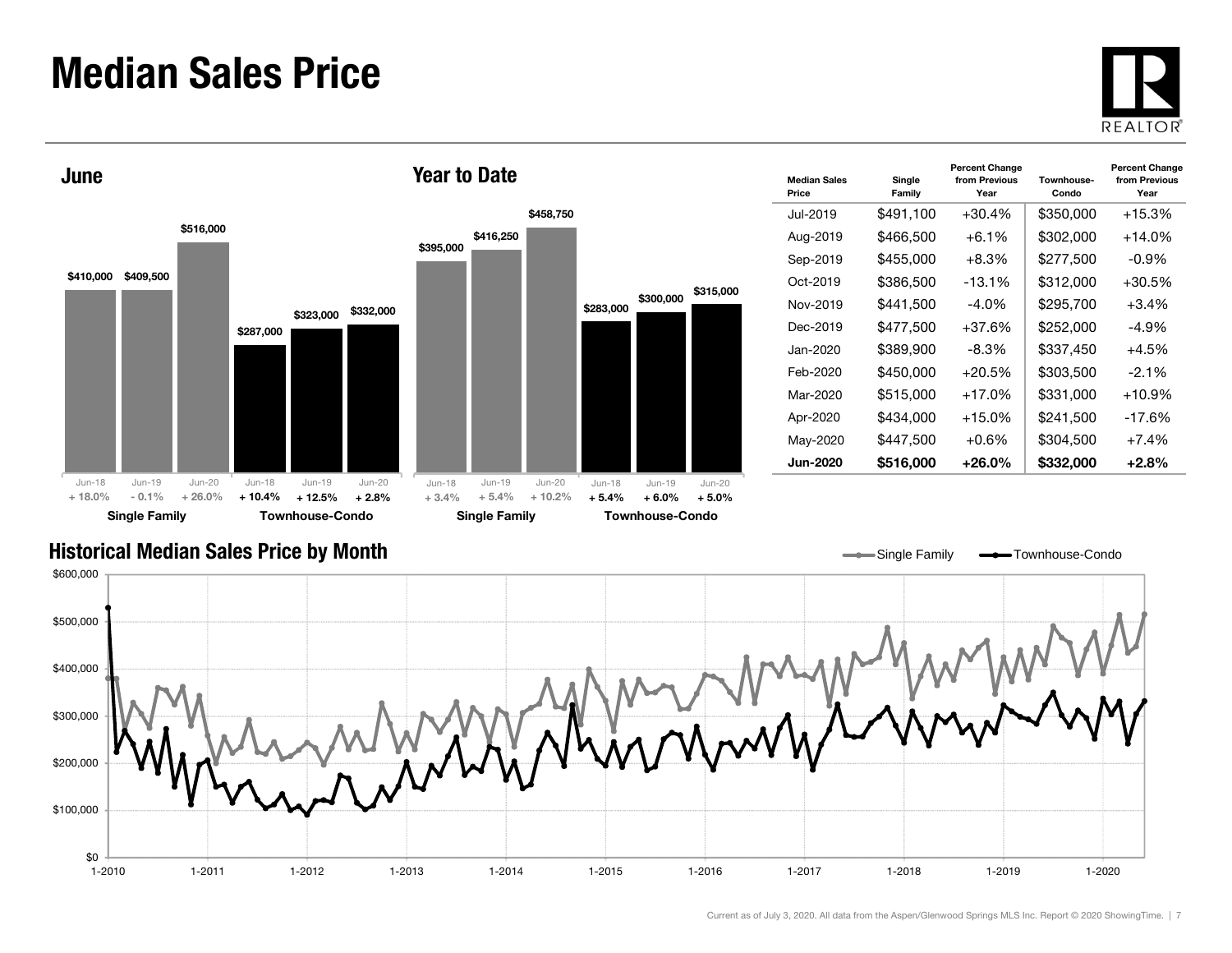### Average Sales Price





| Avg. Sales Price | Single<br>Family | <b>Percent Change</b><br>from Previous<br>Year | Townhouse-<br>Condo | <b>Percent Change</b><br>from Previous<br>Year |
|------------------|------------------|------------------------------------------------|---------------------|------------------------------------------------|
| Jul-2019.        | \$540,196        | $+16.1%$                                       | \$425,019           | $+26.2\%$                                      |
| Aug-2019         | \$607,160        | $+24.3%$                                       | \$336,413           | $+5.9%$                                        |
| Sep-2019         | \$559.492        | $+18.4%$                                       | \$316.014           | $+6.2\%$                                       |
| Oct-2019         | \$494,767        | -6.8%                                          | \$354,552           | +29.0%                                         |
| Nov-2019         | \$656,770        | $+27.5%$                                       | \$336,540           | $+9.2%$                                        |
| Dec-2019         | \$605,346        | $+40.8%$                                       | \$333,850           | $+5.5%$                                        |
| Jan-2020         | \$489.674        | $-8.7\%$                                       | \$450.942           | $+28.4%$                                       |
| Feb-2020         | \$602,644        | $+32.6%$                                       | \$349,932           | $+8.4%$                                        |
| Mar-2020         | \$573,270        | $+9.8\%$                                       | \$321,545           | -3.2%                                          |
| Apr-2020         | \$577,254        | $+20.6%$                                       | \$253,000           | $-19.5\%$                                      |
| May-2020         | \$562,998        | $+1.3%$                                        | \$371,728           | +24.2%                                         |
| Jun-2020         | \$639,491        | $+27.4%$                                       | \$379,491           | $+3.0\%$                                       |

Single Family **- Townhouse-Condo** 

 $\equiv$ 

#### Historical Average Sales Price by Month

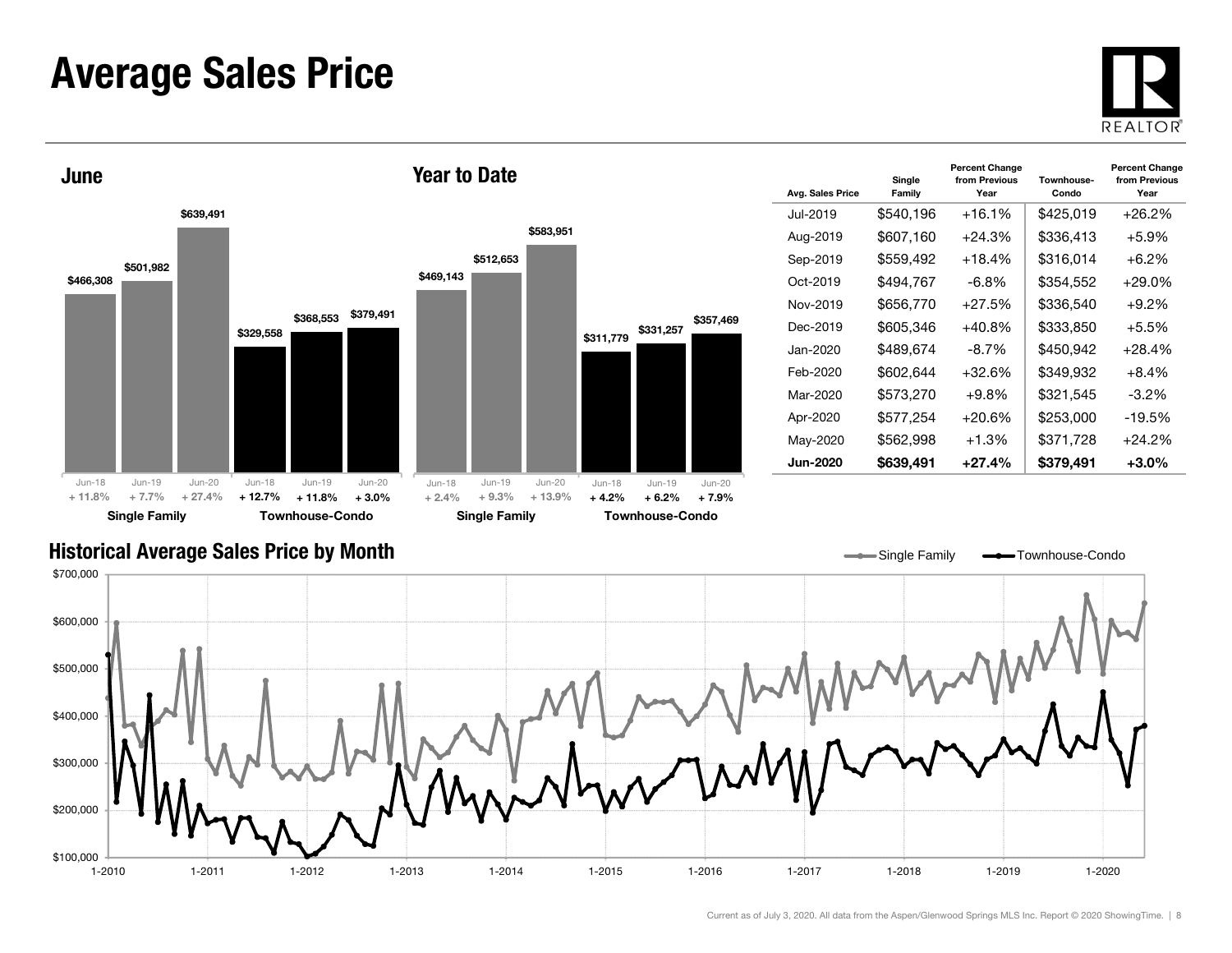# Percent of List Price Received









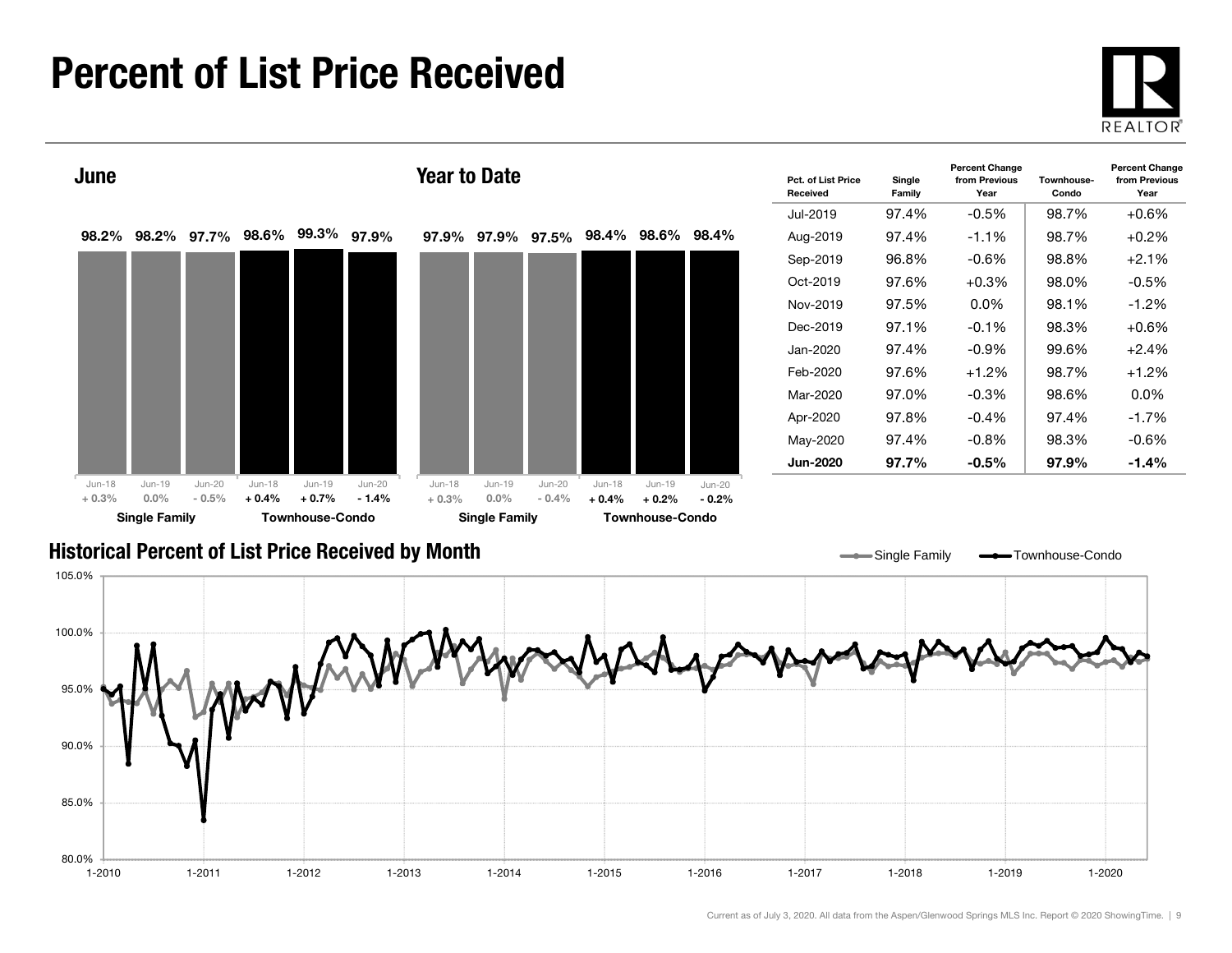# Days on Market Until Sale





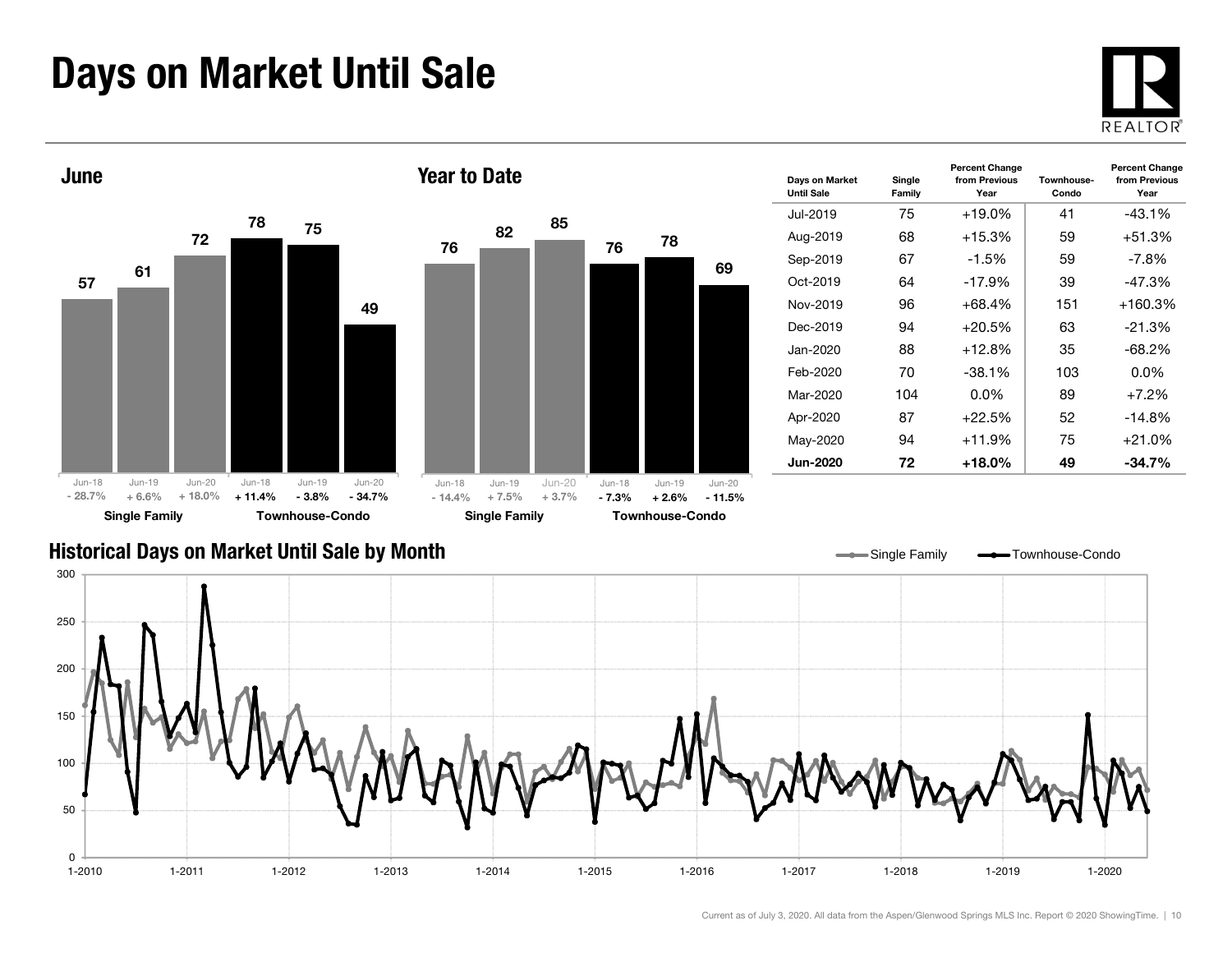# Housing Affordability Index



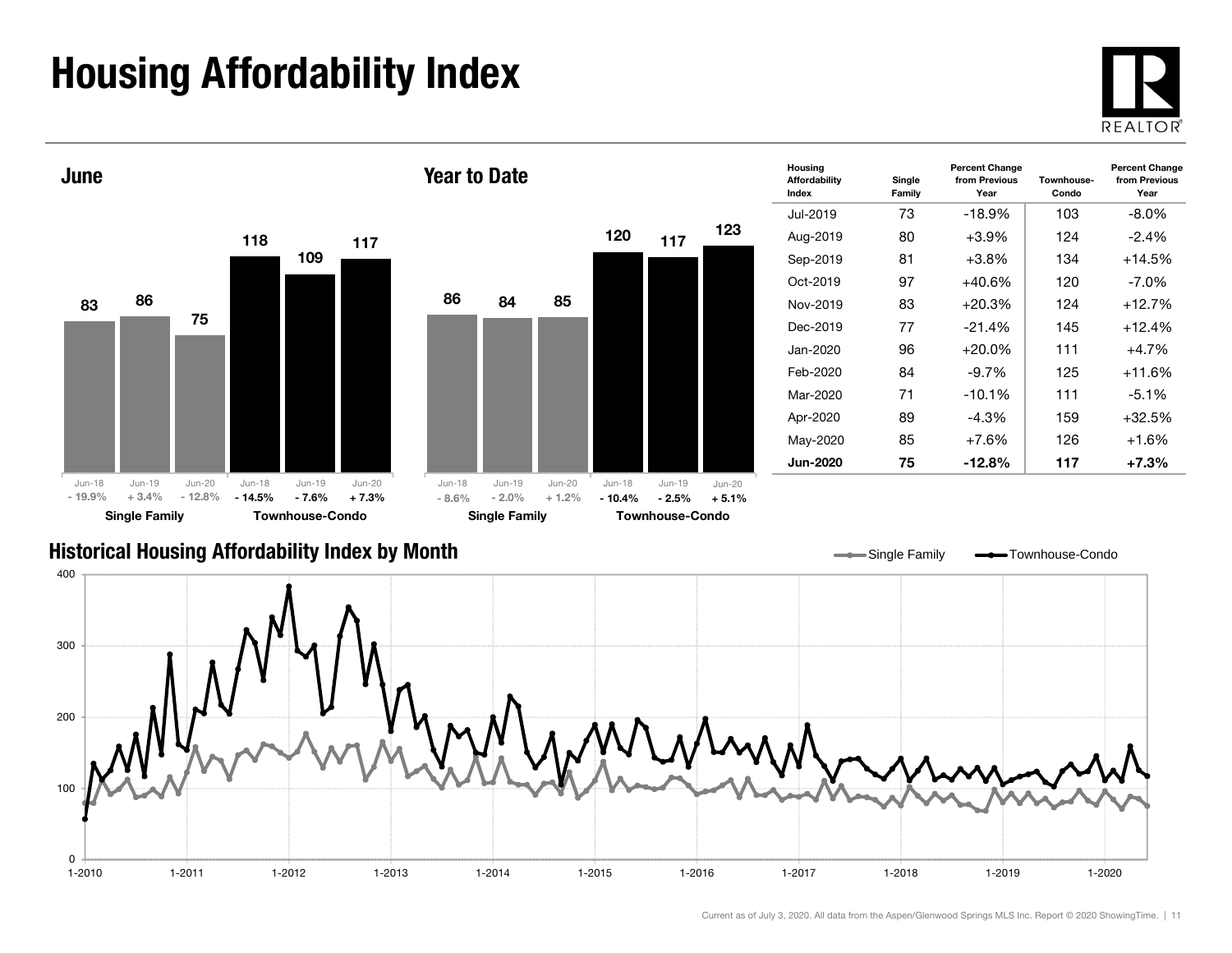# Inventory of Active Listings





#### Historical Inventory of Active Listings by Month

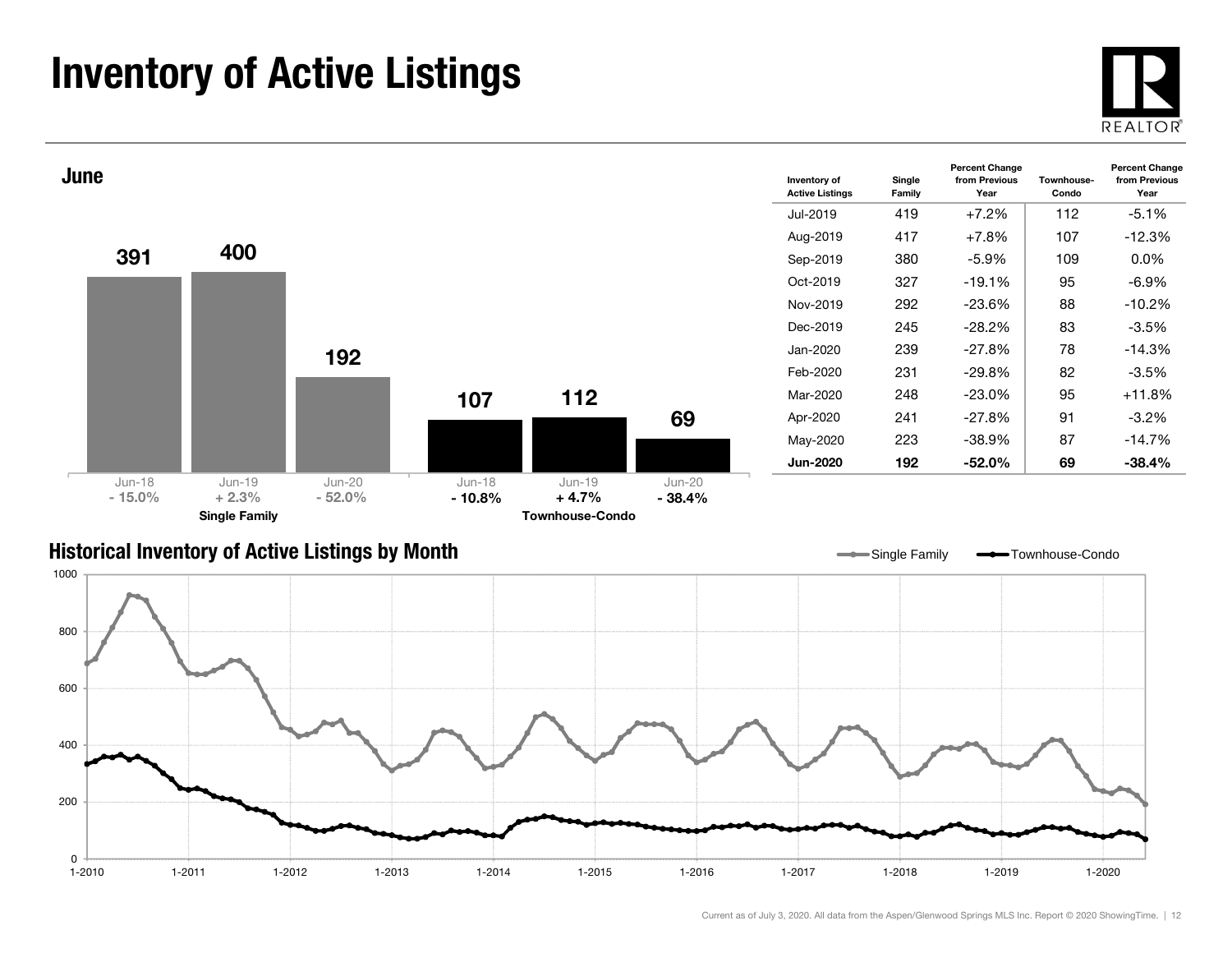# Months Supply of Inventory





### Historical Months Supply of Inventory by Month



Single Family **-**Townhouse-Condo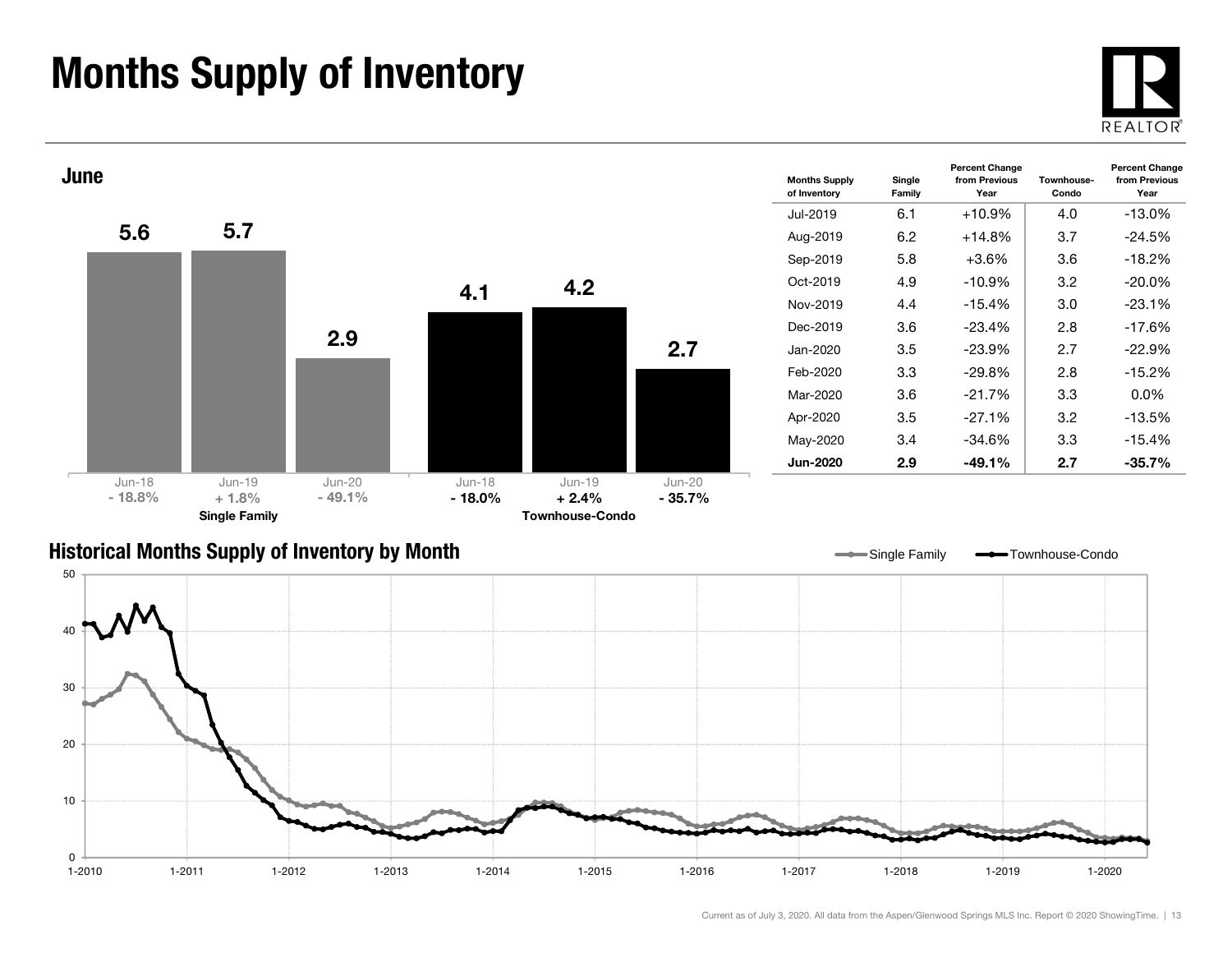# Total Market Overview

Key metrics by report Month and for year-to-date (YTD) starting from the first of the year.



| <b>Key Metrics</b>                 | <b>Historical Sparkbars</b>                                        | 6-2019    | $6 - 2020$ | Percent Change | <b>YTD 2019</b> | <b>YTD 2020</b> | Percent Change |
|------------------------------------|--------------------------------------------------------------------|-----------|------------|----------------|-----------------|-----------------|----------------|
| <b>New Listings</b>                | 11-2019<br>7-2018<br>11-2018<br>3-2019<br>7-2019<br>3-2020         | 210       | 167        | $-20.5%$       | 877             | 699             | $-20.3%$       |
| <b>Pending Sales</b>               | Г<br>7-2018<br>11-2018<br>$3 - 2019$<br>11-2019<br>3-2020          | 116       | 181        | $+56.0%$       | 619             | 604             | $-2.4%$        |
| <b>Sold Listings</b>               | 7-2018<br>11-2018<br>3-2019<br>7-2019<br>11-2019<br>3-2020         | 124       | 116        | $-6.5%$        | 541             | 465             | $-14.0%$       |
| <b>Median Sales Price</b>          | 7-2018<br>11-2018<br>$3 - 2019$<br>7-2019<br>11-2019<br>$3 - 2020$ | \$377,000 | \$445,250  | $+18.1%$       | \$370,000       | \$418,000       | $+13.0%$       |
| <b>Avg. Sales Price</b>            | 11-2018<br>7-2018<br>3-2019<br>11-2019<br>7-2019<br>3-2020         | \$465,396 | \$578,974  | $+24.4%$       | \$458,670       | \$526,965       | $+14.9%$       |
| <b>Pct. of List Price Received</b> | 7-2018<br>11-2018<br>$3 - 2019$<br>11-2019<br>7-2019               | 98.5%     | 97.8%      | $-0.7%$        | 98.1%           | 97.7%           | $-0.4%$        |
| <b>Days on Market</b>              | 11-2019<br>7-2018<br>11-2018<br>3-2019<br>7-2019<br>3-2020         | 65        | 66         | $+1.5%$        | 81              | 81              | 0.0%           |
| <b>Affordability Index</b>         | $3 - 2020$<br>7-2018<br>11-2018<br>$3 - 2019$<br>11-2019<br>7-2019 | 93        | 87         | $-6.5%$        | 95              | 93              | $-2.1%$        |
| <b>Active Listings</b>             | 3-2020<br>7-2018<br>3-2019<br>11-2019<br>11-2018<br>7-2019         | 512       | 261        | $-49.0%$       |                 |                 |                |
| <b>Months Supply</b>               | 3-2020<br>7-2018<br>3-2019<br>7-2019<br>11-2019<br>11-2018         | 5.3       | 2.9        | $-45.3%$       |                 |                 |                |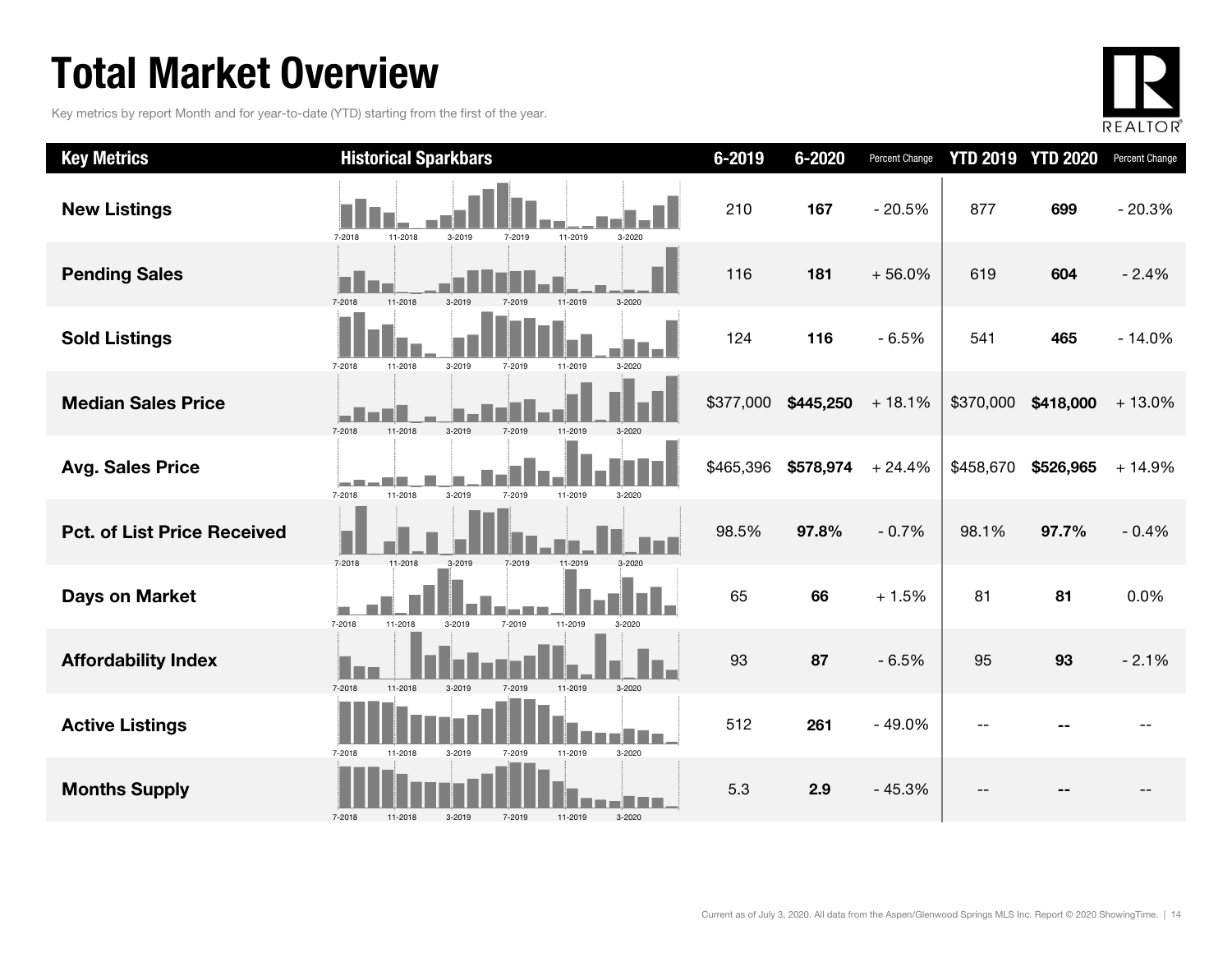

Actual sales that have closed in a given month.



|                                                                            | By Price Range - All Properties - Rolling 12 Months<br>$6 - 2020$<br>■6-2019 |                  |                          |        |                  |                  |        |                  |                          |        |           | <b>By Property Type</b> |              |               | $6 - 2020$<br>$-6 - 2019$ |        |                |          |
|----------------------------------------------------------------------------|------------------------------------------------------------------------------|------------------|--------------------------|--------|------------------|------------------|--------|------------------|--------------------------|--------|-----------|-------------------------|--------------|---------------|---------------------------|--------|----------------|----------|
| 525<br>398<br>307                                                          | 508                                                                          | 194<br>185       | 34                       | 65     | 20<br>9          |                  | 6<br>2 | 5                | $\Omega$<br>$\Omega$     | 0      | 0         |                         | 846          | 785           | 317                       | 311    | 1,163          | 1,096    |
| $-22.9%$<br>$-3.2%$                                                        |                                                                              | $-4.6%$          | $+91.2%$                 |        | + 122.2%         | $+500.0\%$       |        | $+150.0\%$       |                          |        |           |                         | $-7.2%$      |               | $-1.9%$                   |        | $-5.8%$        |          |
| $<$ \$300K<br>\$300K to \$599K                                             |                                                                              | \$600K to \$999K | \$1.0M to \$1.5M         |        | \$1.5M to \$2.0M | \$2.0M to \$2.5M |        | \$2.5M to \$5.0M | \$5.0M to \$10.0M        |        | $$10.0M+$ |                         | Singe Family |               | Townhouse-Condo           |        | All Properties |          |
| <b>Rolling 12 Months</b><br><b>Compared to Prior Month</b><br>Year to Date |                                                                              |                  |                          |        |                  |                  |        |                  |                          |        |           |                         |              |               |                           |        |                |          |
|                                                                            |                                                                              | Single Family    |                          |        | Condo            |                  |        | Single Family    |                          |        | Condo     |                         |              | Single Family |                           |        | Condo          |          |
| <b>By Price Range</b>                                                      | 6-2019                                                                       | 6-2020           | Change                   | 6-2019 | 6-2020           | Change           | 5-2020 | 6-2020           | Change                   | 5-2020 | 6-2020    | Change                  | 6-2019       | 6-2020        | Change                    | 6-2019 | 6-2020         | Change   |
| \$299,999 and Below                                                        | 221                                                                          | 163              | $-26.2%$                 | 177    | 144              | $-18.6%$         | 13     | 15               | $+15.4%$                 | 9      | 10        | $+11.1%$                | 90           | 71            | - 21.1%                   | 80     | 53             | $-33.8%$ |
| \$300,000 to \$599,999                                                     | 407                                                                          | 369              | $-9.3%$                  | 118    | 139              | $+17.8%$         | 19     | 36               | $+89.5%$                 | 6      | 15        | $+150.0%$               | 187          | 152           | - 18.7%                   | 70     | 53             | $-24.3%$ |
| \$600,000 to \$999,999                                                     | 173                                                                          | 165              | $-4.6%$                  | 21     | 20               | $-4.8%$          | 10     | 26               | $+160.0%$                |        | 2         | $0.0\%$                 | 82           | 83            | $+1.2%$                   | 10     | 9              | $-10.0%$ |
| \$1,000,000 to \$1,499,999                                                 | 33                                                                           | 57               | $+72.7%$                 |        | 8                | $+700.0%$        |        |                  | $+40.0%$                 |        |           | $-100.0%$               | 16           | 30            | $+87.5%$                  |        | 2              | + 100.0% |
| \$1,500,00 to \$1,999,999                                                  | 9                                                                            | 20               | + 122.2%                 |        | 0                | $- -$            |        | 3                | $+200.0%$                |        | 0         | $\sim$ $\sim$           |              | 9             | $+200.0\%$                | 0      | n              | --       |
| \$2,000,000 to \$2,499,999                                                 |                                                                              | 6                | $+500.0%$                |        |                  | $- -$            |        | $\overline{2}$   | $\overline{\phantom{a}}$ |        |           | $\sim$ $\sim$           |              | 2             | $\overline{\phantom{a}}$  | U      | 0              | --       |
| \$2,500,000 to \$4,999,999                                                 |                                                                              | 5                | $+150.0\%$               |        |                  | $- -$            |        |                  | $\overline{\phantom{a}}$ |        |           | $\sim$ $\sim$           |              |               | $-50.0\%$                 | U      |                | --       |
| \$5,000,000 to \$9,999,999                                                 |                                                                              |                  | $\overline{\phantom{m}}$ |        |                  | $- -$            |        |                  | $- -$                    |        |           | $\sim$ $\sim$           |              |               | --                        |        |                |          |

# Inventory of Active Listings

A measure of the number of homes available for sale at a given time.



10,000,000 and Above │ 0 0 0 -- │ 0 0 0 -- │ 0 0 0 -- │ 0 0 0 -- │ 0 0 0 -- │ 0 0 0 --<br>All Price Ranges 846 785 -7.2% 317 311 -1.9% 48 89 +85.4% 18 27 +50.0% 380 348 -8.4% 161 117 -27. All Price Ranges 846 785 - 7.2% 317 311 - 1.9% 48 89 + 85.4% 18 27 + 50.0% 380 348 - 8.4% 161 117 - 27.3%

|                            |               |        |               | Year over Year |        |            | <b>Compared to Prior Month</b> |               |               |          |        |                   | <b>Year to Date</b>                   |                                       |  |               |       |
|----------------------------|---------------|--------|---------------|----------------|--------|------------|--------------------------------|---------------|---------------|----------|--------|-------------------|---------------------------------------|---------------------------------------|--|---------------|-------|
|                            | Single Family |        |               | Condo          |        |            |                                | Single Family |               | Condo    |        |                   |                                       |                                       |  | Single Family | Condo |
| <b>By Price Range</b>      | 6-2019        | 6-2020 | Change        | 6-2019         | 6-2020 | Change     | 5-2020                         | 6-2020        | Change        | 5-2020   | 6-2020 | Change            |                                       |                                       |  |               |       |
| \$299,999 and Below        | 28            | 18     | - 35.7%       | 46             | 29     | $-37.0%$   | 16                             | 18            | $+12.5%$      | 34       | 29     | $-14.7%$          |                                       | There are no year-to-date figures for |  |               |       |
| \$300,000 to \$599,999     | 125           | 58     | $-53.6%$      | 45             | 21     | $-53.3%$   | 78                             | 58            | $-25.6%$      | 30       | 21     | $-30.0%$          |                                       | inventory because it is simply a      |  |               |       |
| \$600,000 to \$999,999     | 116           | 50     | - 56.9%       | 15             | 14     | $-6.7%$    | 56                             | 50            | $-10.7%$      | 16       | 14     | $-12.5%$          | snapshot frozen in time at the end of |                                       |  |               |       |
| \$1,000,000 to \$1,499,999 | 51            | 21     | - 58.8%       | 4              |        | 0.0%       | 20                             | 21            | $+5.0%$       | 6        |        | $-33.3%$          |                                       | each month. It does not add up over a |  |               |       |
| \$1,500,00 to \$1,999,999  | 45            | 25     | - 44.4%       |                |        | $-100.0\%$ | 30                             | 25            | - 16.7%       | $\Omega$ |        | $- -$             | period of months.                     |                                       |  |               |       |
| \$2,000,000 to \$2,499,999 |               | 6      | - 14.3%       |                |        | $0.0\%$    |                                | 6             | $+50.0\%$     |          |        | 0.0%              |                                       |                                       |  |               |       |
| \$2,500,000 to \$4,999,999 | 23            | 9      | - 60.9%       | 0              |        | $- -$      | 14                             | 9             | - 35.7%       | 0        |        | $- -$             |                                       |                                       |  |               |       |
| \$5,000,000 to \$9,999,999 | b.            |        | $0.0\%$       | 0              |        | $- -$      |                                | 5             | $0.0\%$       | $\Omega$ |        | $\qquad \qquad -$ |                                       |                                       |  |               |       |
| \$10,000,000 and Above     | $\Omega$      | 0      | $\sim$ $\sim$ |                |        | $- -$      |                                | 0             | $\sim$ $\sim$ |          |        | $- -$             |                                       |                                       |  |               |       |
| <b>All Price Ranges</b>    | 400           | 192    | $-52.0%$      | 112            | 69     | $-38.4%$   | 223                            | 192           | $-13.9\%$     | 87       | 69     | $-20.7%$          |                                       |                                       |  |               |       |